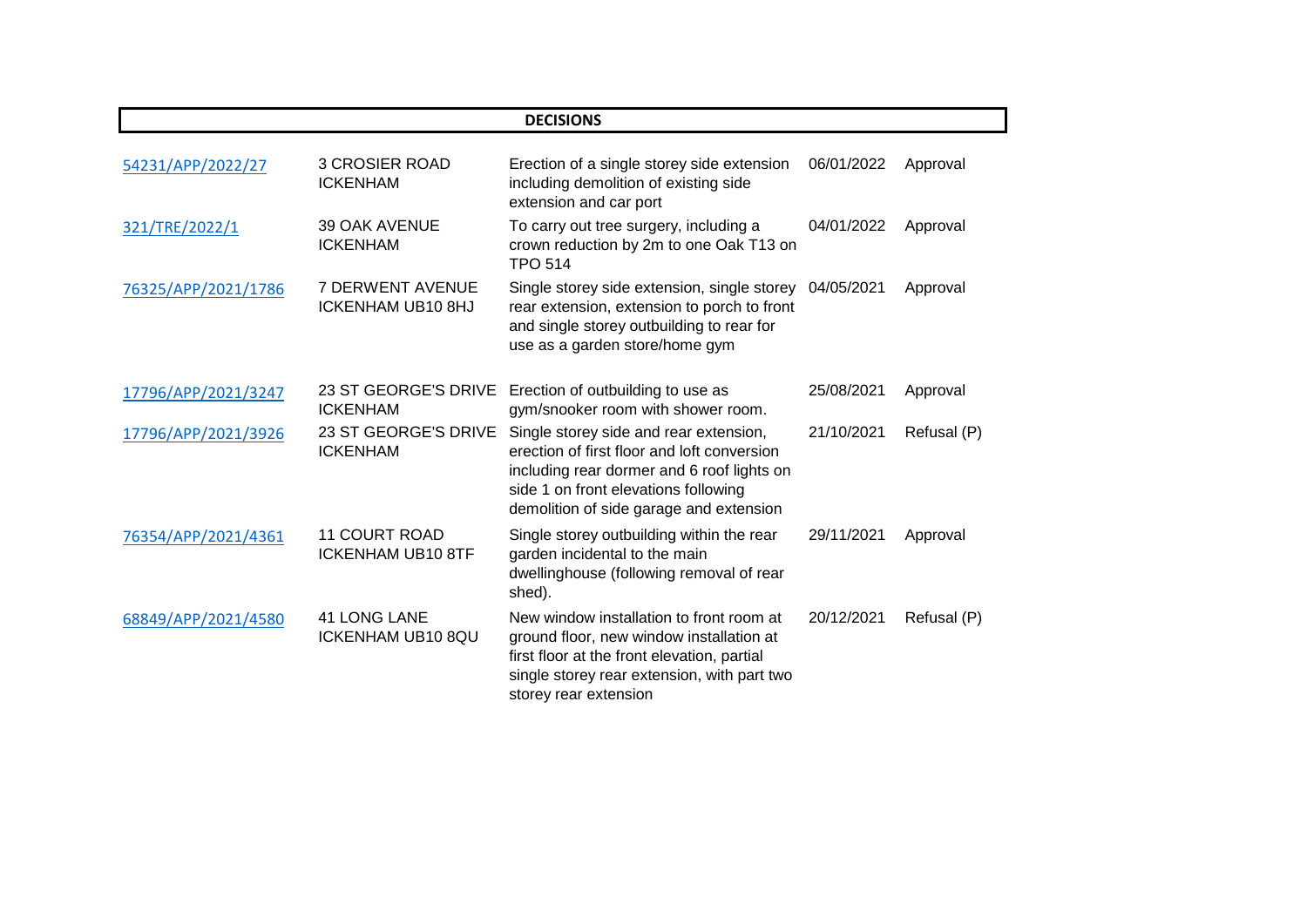| <b>APPLICATIONS</b> |                                    |                                                                                                                                                                                                                                                                                                            |            |           |
|---------------------|------------------------------------|------------------------------------------------------------------------------------------------------------------------------------------------------------------------------------------------------------------------------------------------------------------------------------------------------------|------------|-----------|
| 7676/APP/2022/544   | 44 CAMPDEN ROAD<br><b>ICKENHAM</b> | Change of existing rear doors to sliding<br>doors and addition of Window for utility to<br>the side                                                                                                                                                                                                        | 18/02/2022 | Undecided |
| 7676/APP/2022/548   | 44 CAMPDEN ROAD<br><b>ICKENHAM</b> | Conversion of roof space to habitable use<br>to include a rear dormer with 3 front roof<br>lights and conversion of roof from hip to<br>gable end with new gable end window<br>following removal of rear chimney<br>(Application for a Certificate of Lawful<br>Development for a Proposed<br>Development) | 18/02/2022 | Undecided |
| 32743/APP/2022/434  | 32 HALFORD ROAD<br><b>ICKENHAM</b> | Erection of a single storey side and rear<br>extension, erection of a side dormer                                                                                                                                                                                                                          | 15/02/2022 | Undecided |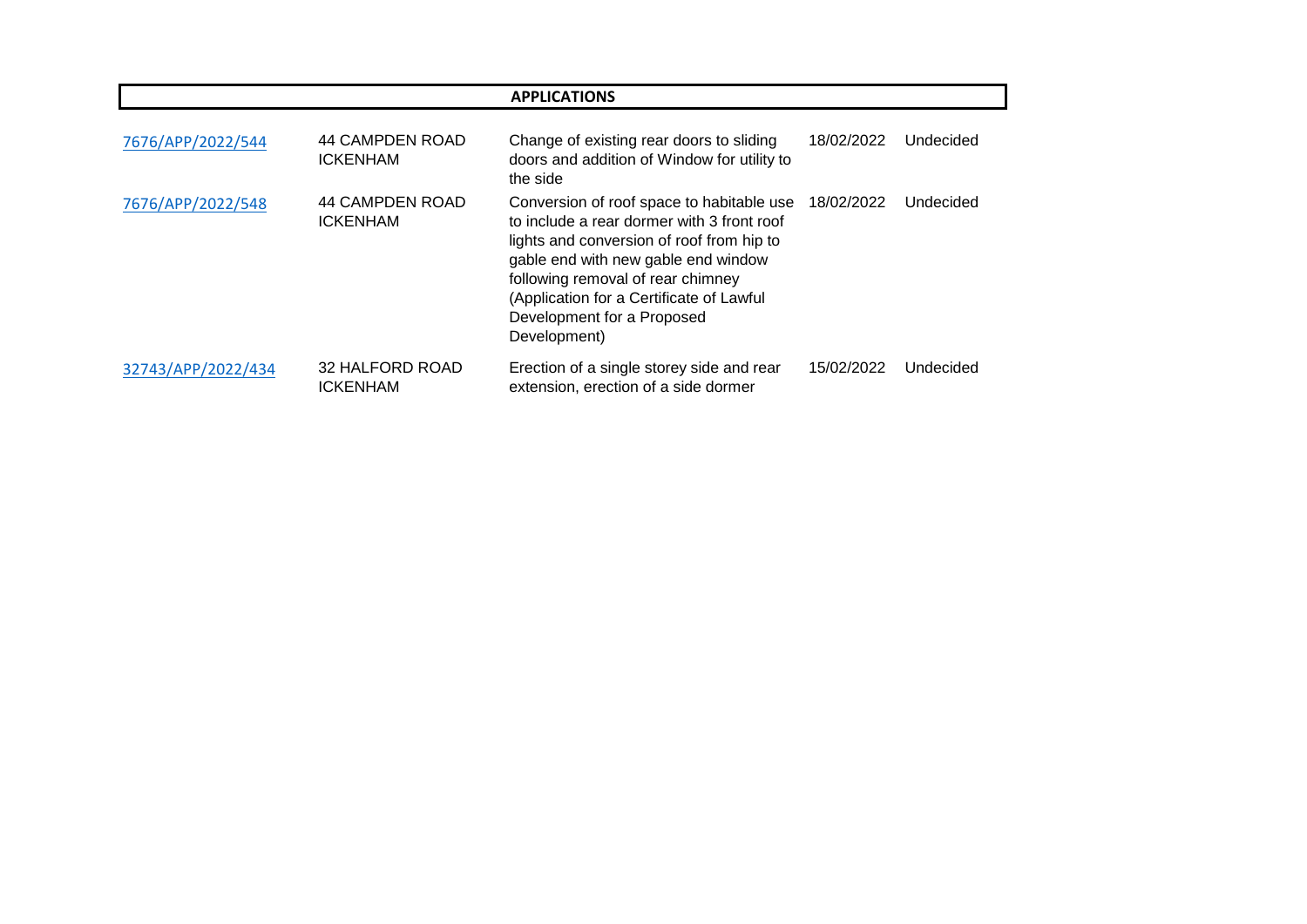| 77060/APP/2022/474 | 5 & 7 HOYLAKE            | The application relates to development          | 14/02/2022 | Undecided |
|--------------------|--------------------------|-------------------------------------------------|------------|-----------|
|                    | <b>CRESCENT ICKENHAM</b> | work to a pair of adjoining semi-detached       |            |           |
|                    |                          | dwellings; Nos. 5 & 7 Hoylake Crescent          |            |           |
|                    |                          | (joint app') and is part-retrospective. The     |            |           |
|                    |                          | work includes: (a); at No.5 Hoylake             |            |           |
|                    |                          | Crescent: a 'wrap' side and rear single         |            |           |
|                    |                          | storey extension, of c.23sqm +                  |            |           |
|                    |                          | storage/garage of 21sqm, with the side          |            |           |
|                    |                          | extension having a width ranging from           |            |           |
|                    |                          | 1.3m to 2.52m, and the rear extension           |            |           |
|                    |                          | having a depth of 4m from the original rear     |            |           |
|                    |                          | elevation, part flat-roofed (with 2no. lantern- |            |           |
|                    |                          | style rooflights), with a height of 3m, and     |            |           |
|                    |                          | part pitched roof with a ridge height of 5m,    |            |           |
|                    |                          | with 1no. velux-style rooflight, and (also at   |            |           |
|                    |                          | No.5); the merging of 2no. existing front       |            |           |
|                    |                          | dormers into one larger dormer window,          |            |           |
|                    |                          | and; at No.7 Hoylake Crescent; the              |            |           |
|                    |                          | merging of 2no. existing front dormers into     |            |           |
|                    |                          | one larger dormer window, in addition to;       |            |           |
|                    |                          | (b); at No.7 Hoylake Crescent: the creation     |            |           |
|                    |                          | of a pitched roof above the side extension      |            |           |
|                    |                          | with a ridge height of 4.3m, including 1no.     |            |           |
|                    |                          | velux-style rooflight (note: the side and       |            |           |
|                    |                          | rear extension to No.7 is the subject of an     |            |           |
|                    |                          | 'active' / 'live' application (Ref:             |            |           |
|                    |                          | 58493/APP/2022/62). Note: Part '(a)' of the     |            |           |
|                    |                          | application describes development work          |            |           |
|                    |                          | which has already been carried out, and is      |            |           |
|                    |                          | retrospective.                                  |            |           |